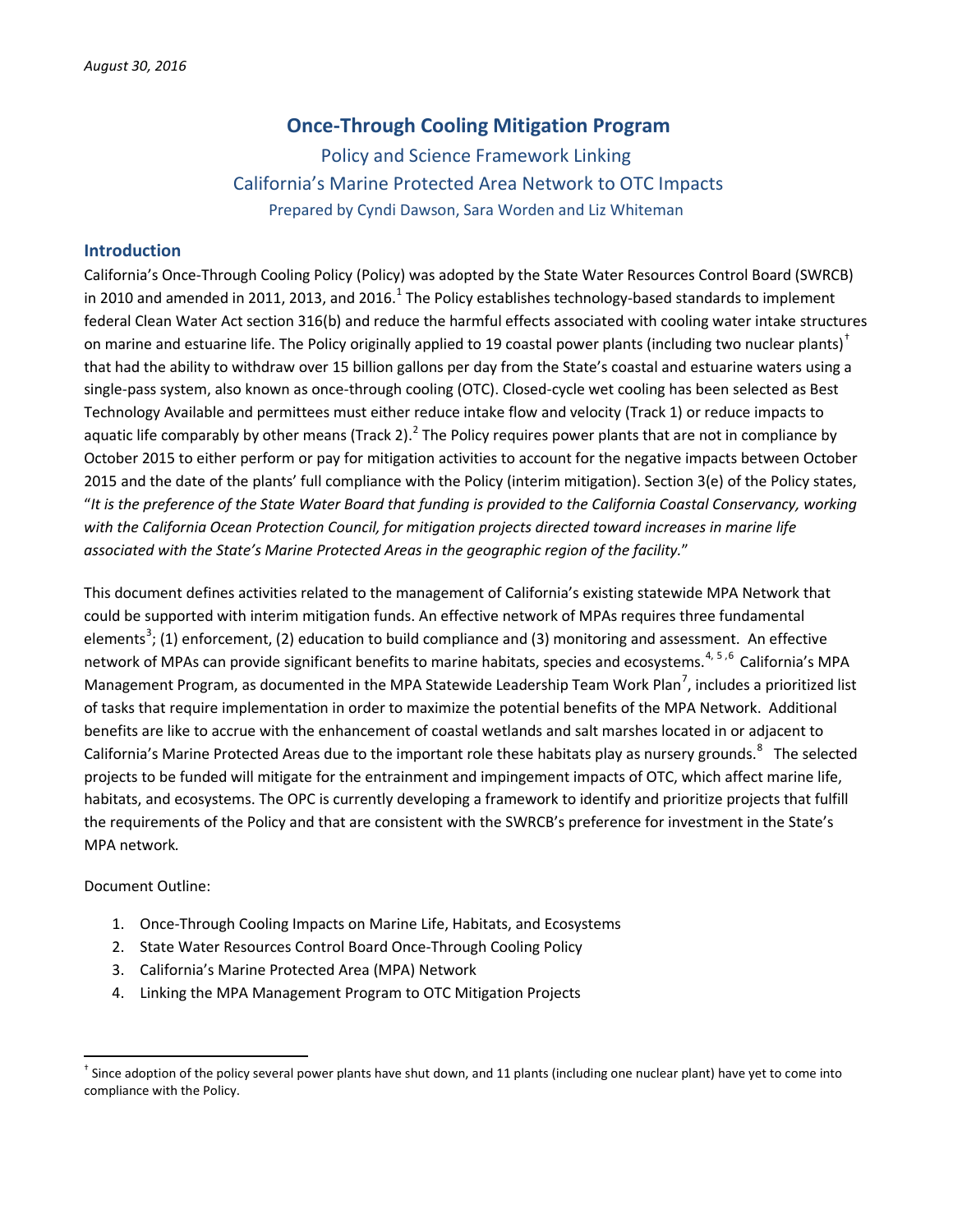# **Once-Through Cooling Impacts on Marine Life, Habitats and Ecosystems**

- <span id="page-1-0"></span>The Final Substitute Environmental Document (SED) associated with the adoption of the SWRCB's OTC Policy<sup>[9](#page-6-0)</sup> determined that coastal power plants that use seawater for once-through cooling are contributing to the decline of fisheries and the degradation of marine habitats in the vicinity of the power plant. An associated loss in the functioning and services provided by coastal marine ecosystems is a likely impact, although currently quantifying that impact is difficult to quatify[.](#page-1-0)<sup>9</sup> Withdrawal of sea water for once-through cooling systems kills marine organisms by drawing them in with sea water through the power plant (entrainment) and by pinning them against the intake screens (impingement).
- <span id="page-1-1"></span>• Studies commissioned by the California Energy Commission (CEC) and the SWRCB, including findings from an SWRCB Expert Review Panel convened to inform policy development, provide this summary of OTC entrainment and impingement impacts:
	- o The sea water taken in through power plant open ocean intakes is habitat with high biodiversity of zoo- and phytoplankton. Billions of eggs and larvae of marine fishes and invertebrates, and the gametes, spores and seeds of seaweed and marine plants such as eelgrass, are entrained by the OTC process. [10](#page-6-1)
	- o Impingement results in the death of larger fishes and invertebrates and its impacts are similar to those of a fishery.<sup>[11](#page-6-2)</sup> For many fish and invertebrate species, larger sized individuals are known to produce more offspring than smaller individuals.<sup>[12,](#page-6-3)[13](#page-6-4)</sup>
	- o Total statewide fish larvae entrainment estimates for 18 power plants, based on the annual average larval concentrations from the recent studies for the average 2000-2005 flows, are 19.4 billion annually and impingement is estimated at approximately 2.7 million fish (84,250 pounds) annuall[y.](#page-1-0)<sup>9</sup> It is important to note this only includes fish and does not include the impacts to invertebrates.
	- o Each once-through cooling system may interact with other impacts that stress coastal ecosystems, such as fishing pressure, pollution, and invasive species, in ways that are not well understood. The Final SED suggests a study to quantify cumulative impacts with a focus on the southern California Bight where there is a high density of humans and power plants within a relatively small geographic area.
- The SWRCB/CEC 2005 Report summarizes studies quantifying entrainment impacts and notes that entrainment losses are equivalent to the loss of productivity of thousands of acres of coastal habitat.<sup>[11](#page-1-1)</sup> Impingement impacts add to the entrainment losses because often the same species that lose early life stages to entrainment lose adults and larger juveniles to impingement. Thermal impacts tend to be site specific and may be significant for some power plants and insignificant for others.

#### **State Water Resources Control Board Once-Through Cooling Policy**

The OTC Policy established two immediate impact reduction requirements for existing plants to reduce entrainment and impingement impacts prior to compliance with the Policy: reducing intake flow rate while not generating electricity and installing large animal exclusion devices. Owners or operators of regulated power plants are also required to implement measures to reduce the impacts of entrainment and impingement starting October 1, 2015 until *"final compliance is achieved"* 1 [.](#page-0-1)

The mitigation requirement is also intended to incentivize prompt or even early compliance with the OTC Policy's requirements prior to final compliance deadlines. OTC Policy Section 2.C.(3)(a)-(c) describes three ways in which an owner or operator can comply with this interim mitigation requirement: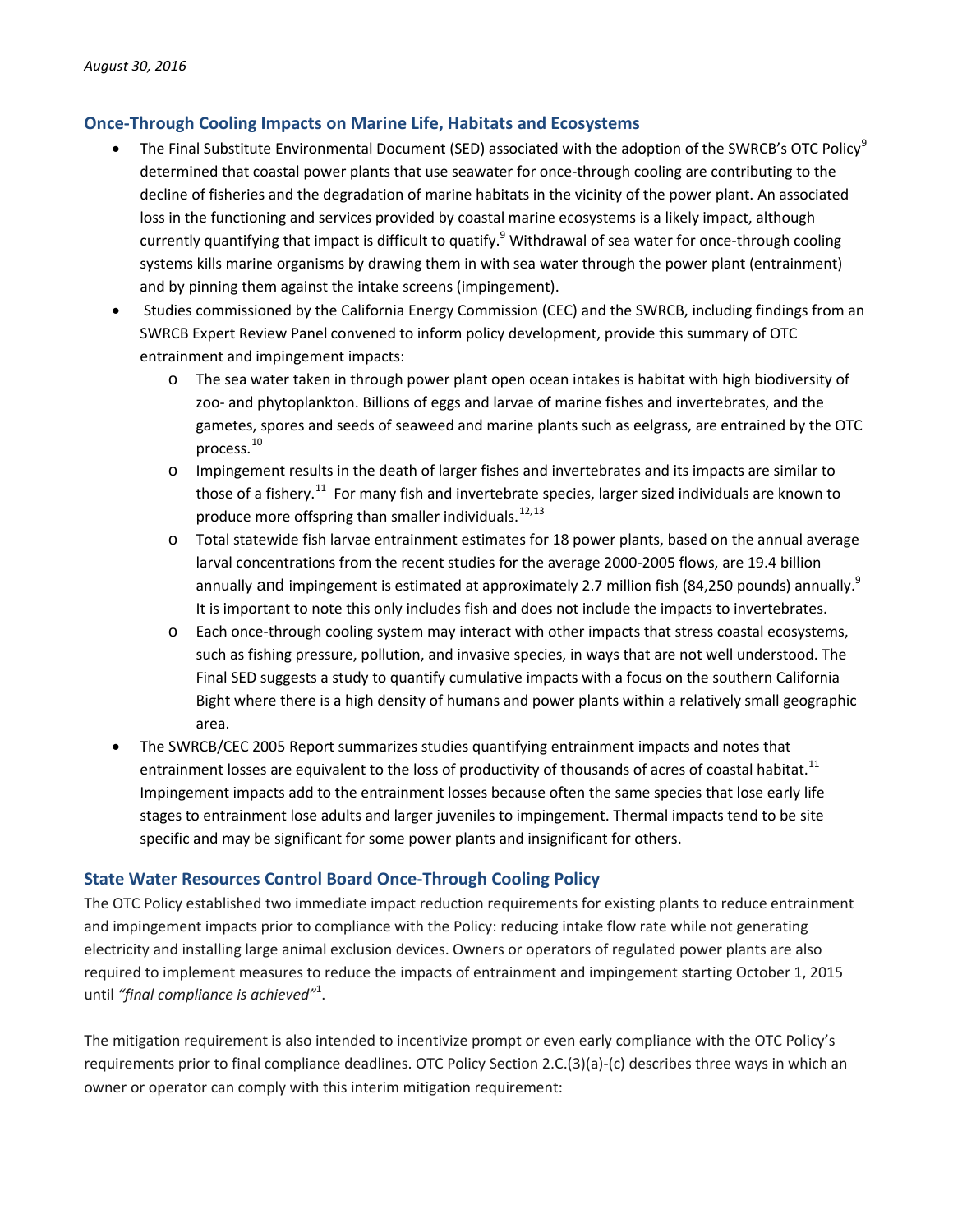- (a) Demonstrating to the SWRCB's satisfaction that they have compensated for impingement and entrainment impacts through existing mitigation efforts;
- (b) Providing funding to the California Coastal Conservancy which will work with the Ocean Protection Council to fund an appropriate mitigation project; or
- (c) Developing and implementing their own mitigation project.

A "mitigation project" under the OTC Policy is defined as a project: "*to restore marine life lost through impingement mortality and entrainment. Restoration of marine life may include projects to restore and/or enhance coastal marine or estuarine habitat, and may also include protection of marine life in existing marine habitat, for example through the funding of implementation and/or management of Marine Protected Areas*."

Section 2.C (3)(e) states, "*It is the preference of the State Water Board that funding is provided to the California Coastal Conservancy, working with the California Ocean Protection Council, for mitigation projects directed toward increases in marine life associated with the State's Marine Protected Areas in the geographic region of the facility.*" There are opportunities to restore estuarine wetlands and marine habitat in the vicinity of the once through cooling power plants. Many of these projects would be located in MPAs and others would provide regional benefits to the MPA network. It is important to note that when the OTC Policy was adopted, the OPC was housed within the Coastal Conservancy. In 2012, the OPC was relocated within the California Natural Resource Agency. The OPC currently is obtaining spending authority and a mechanism is in place to receive interim mitigation funds directly, which allows for the reduction of administrative costs and ensures funds are spent on mitigation projects that address requirements of the OTC policy.

Habitat restoration projects are explicitly identified as an appropriate use of the once through cooling interim mitigation funds and the calculation of the interim fee for the impingement and entrainment impacts is based on an Area of Production Foregone (APF) calculation. The expert panel charged with establishing the OTC policy fee structure used APF based on their conclusion that habitat restoration was the best way to compensate for all of the organisms impacted by the entrainment. *"This fee is based on the cost of creating or restoring habitat that replaces the production of marine organisms killed by entrainment. The APF method is preferred because creation and restoration of coastal habitats compensates for all organisms impacted by entrainment, not just select groups such as fishes."* [14](#page-6-5) The MPA Network was not completed prior to the analysis used to calculate the fees for the OTC policy. Newer data supports that maximizing the ecological benefits of the existing MPA Network will be a key component in restoring the production of marine organisms impacted by OTC.

#### **California's Marine Protected Area Network**

<span id="page-2-0"></span>The Marine Life Protection Act (MLPA), adopted in 1999, directed California to create a statewide, science-based network of marine protected areas that protects, sustains, and restores marine life, habitats and ecosystems. The MPA Network was completed in 2012 and consists of 124 ecologically-connected MPAs with varying levels of protection, including approximately 9% of state waters in no-take reserves. California's MPA network was designed to maximize, to the extent feasible, ecosystem, community, population and individual benefits to marine species. Scientific guidelines developed during network design required minimum size and spacing of MPAs, replication of habitat types, protection of rare habitats and ecological connectivity through larval transport.<sup>[15](#page-6-6)</sup> An ecologically connected network allows for the replenishment and sustainability of marine populations across the entire network both in protected and unprotected areas.<sup>[16](#page-6-7),[17,](#page-6-8)[18,](#page-6-9)[19](#page-6-10),[20](#page-6-11)</sup> California's MPA network can provide several ecological benefits that have the potential to partially or fully mitigate the effects of once through cooling. Ecological benefits include: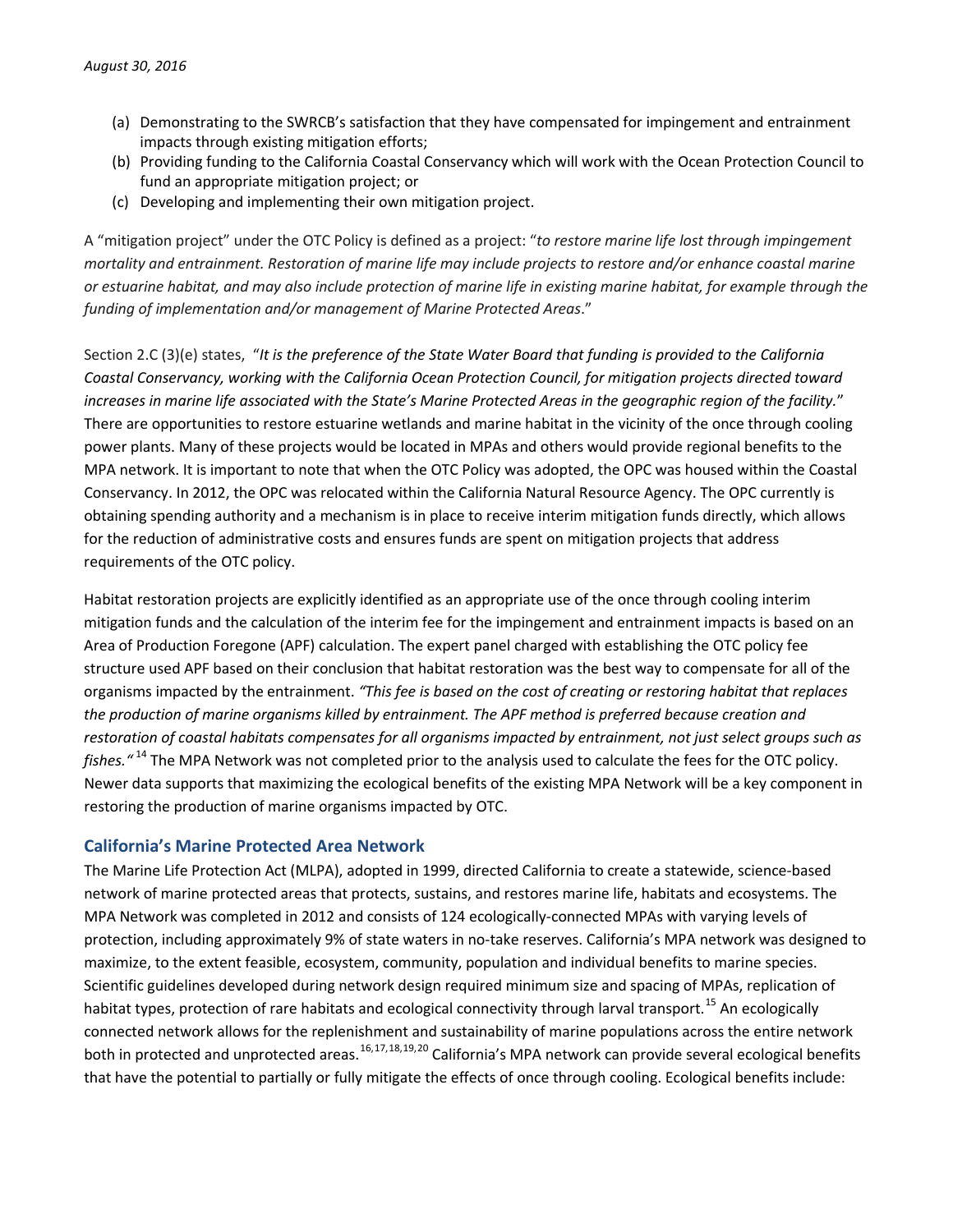- <span id="page-3-2"></span><span id="page-3-1"></span><span id="page-3-0"></span>• providing refuge from fishing for individuals allowing larger body size and in many cases higher reproductive output; [21](#page-6-12), [22](#page-6-13), [23,](#page-6-14) [24,](#page-6-15) [25,](#page-6-16) [17,](#page-2-0) [26,](#page-6-17) [27,](#page-6-18) [28](#page-6-19)
- $\bullet$  serving as both sources and sinks for larvae/offspring across the network;<sup>[24,](#page-3-0) [25,](#page-3-1) [27,](#page-3-2) [29](#page-6-20), [30](#page-6-21)</sup>
- protecting high quality habitat that supports high species diversity;<sup>[31](#page-6-22)</sup>
- and allowing for the persistence of ecological communities that are replicated across a wide geographic scope, which could help buffer against the impacts of climate change and other catastrophic events.<sup>[17,](#page-2-0) [27,](#page-3-2) [32](#page-6-23), [33](#page-6-24)</sup>

## **Linking the MPA Management Program to OTC Mitigation Projects**

In order to offset the negative impacts of OTC on coastal environments, California's MPAs must be ecologically functioning as a network, which requires effective MPA management. There are three key components to California's MPA Management Program that are required to ensure effective network management **Error! Bookmark not defined.** which will maximize the potential ecological benefits:

- Enforcement and Compliance
- Outreach and Education
- Research and Monitoring

Investment of OTC interim mitigation fees in the State's MPA Management Program would contribute to improved effectiveness of the MPA network and help to maximize the potential ecological benefits of the interim mitigation program. An effective MPA network would fully or partially mitigate for the population and habitat losses caused by OTC impacts.

- Enforcement and compliance of the MLPA and associated laws and regulations is necessary to ensure a successful, functioning MPA network. Recurring poaching of marine life in MPAs can decrease diversity, populations, reproductive output and affect an ecosystem's ability to recover from negative impacts.
- Outreach and education to users is a critical component of establishing and maintaining compliance with MPA rules and regulations. Improved education to users about MPA regulations can serve as OTC impact mitigation because it increases protection of marine life within MPAs, which in turn maximizes the expected ecological benefits from these areas.
- Research and monitoring supported by OTC fees will be necessary in order to establish and quantify the expected ecological benefits of the MPA network. It will be essential in understanding the scale and scope of the benefits provided by the MPA network to mitigate OTC impacts.
	- o Little is known about how climate change impacts these MPA ecological benefits. Utilizing OTC mitigation funds for implementing monitoring projects that specifically target increasing our understanding of climate change impacts, such as ocean acidification and hypoxia and their influence on ecosystems both inside and outside MPAs will be key to ensuring a comprehensive evaluation of the MPA network as a mitigation tool.

The reduction of environmental stressors such as poor water quality, marine debris and other anthropogenic impacts and the restoration of habitats such as salt marshes and estuaries would also help to improve the effectiveness of the MPA network. Habitat restoration is identified as preferred form of mitigation in the 2015 Ocean Plan<sup>[34](#page-6-25)</sup> and has been used to mitigate for entrainment and impingement impacts in other projects in California.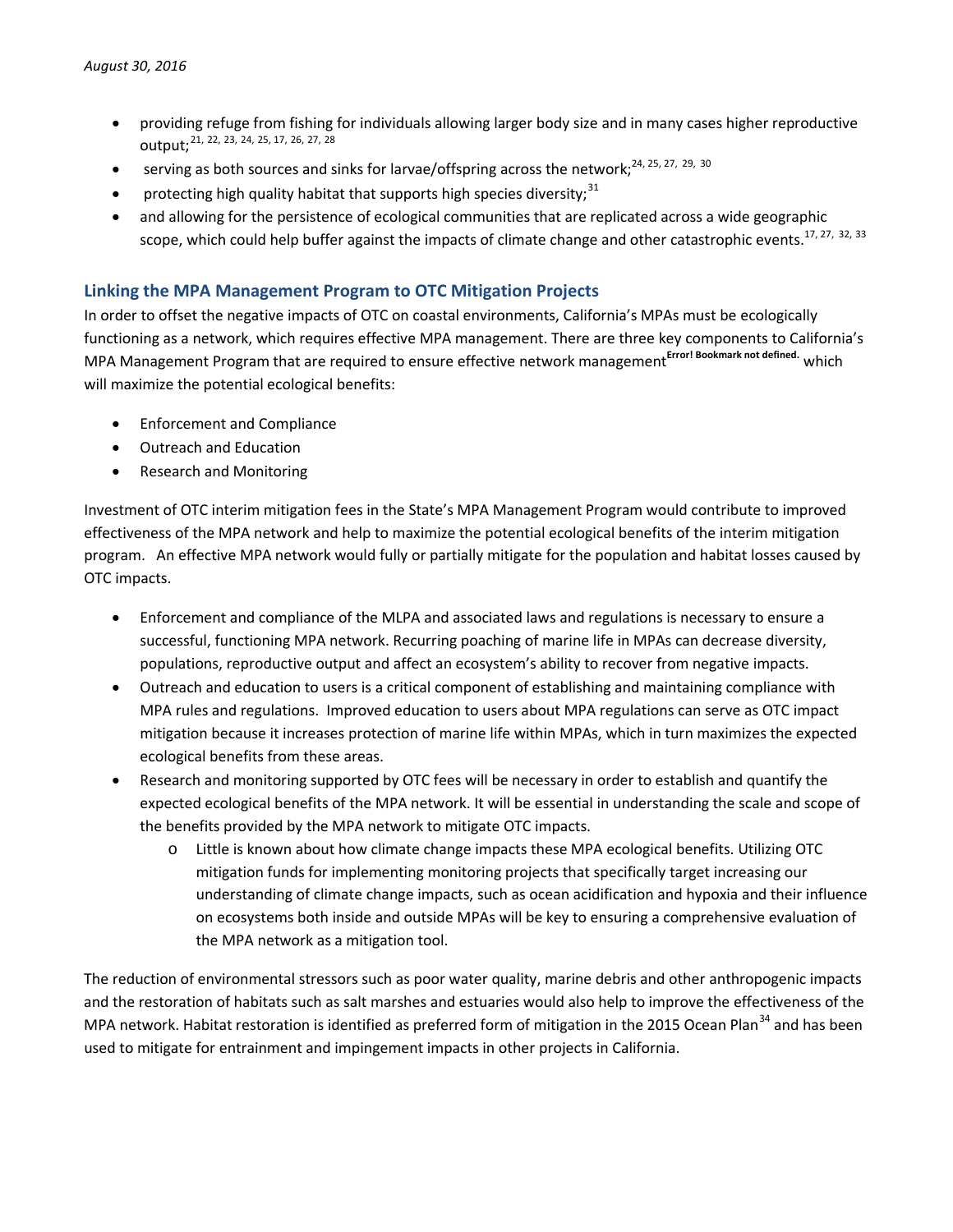# **Next Steps in developing guidelines to select OTC Mitigation Projects**

A working group composed of SWRCB, California Department of Fish and Wildlife (CDFW), Coastal Conservancy (CC), OPC and key non-governmental partners is currently working to develop discrete guidelines that could be adopted to guide selection of OTC Mitigation Projects. This group is utilizing agency scientists and experts as well as considering a wider vetting of the guidelines being developed to ensure the best readily available science, legal analysis and policy is being incorporated. Discussions are also underway between the OPC, CC and SWRCB to draft an MOU that will outline the details of how OTC mitigation fees will be distributed among the CC and OPC to be used to fund OTC mitigation projects as defined in the SWRCB OTC Polic[y.](#page-0-1)<sup>1</sup>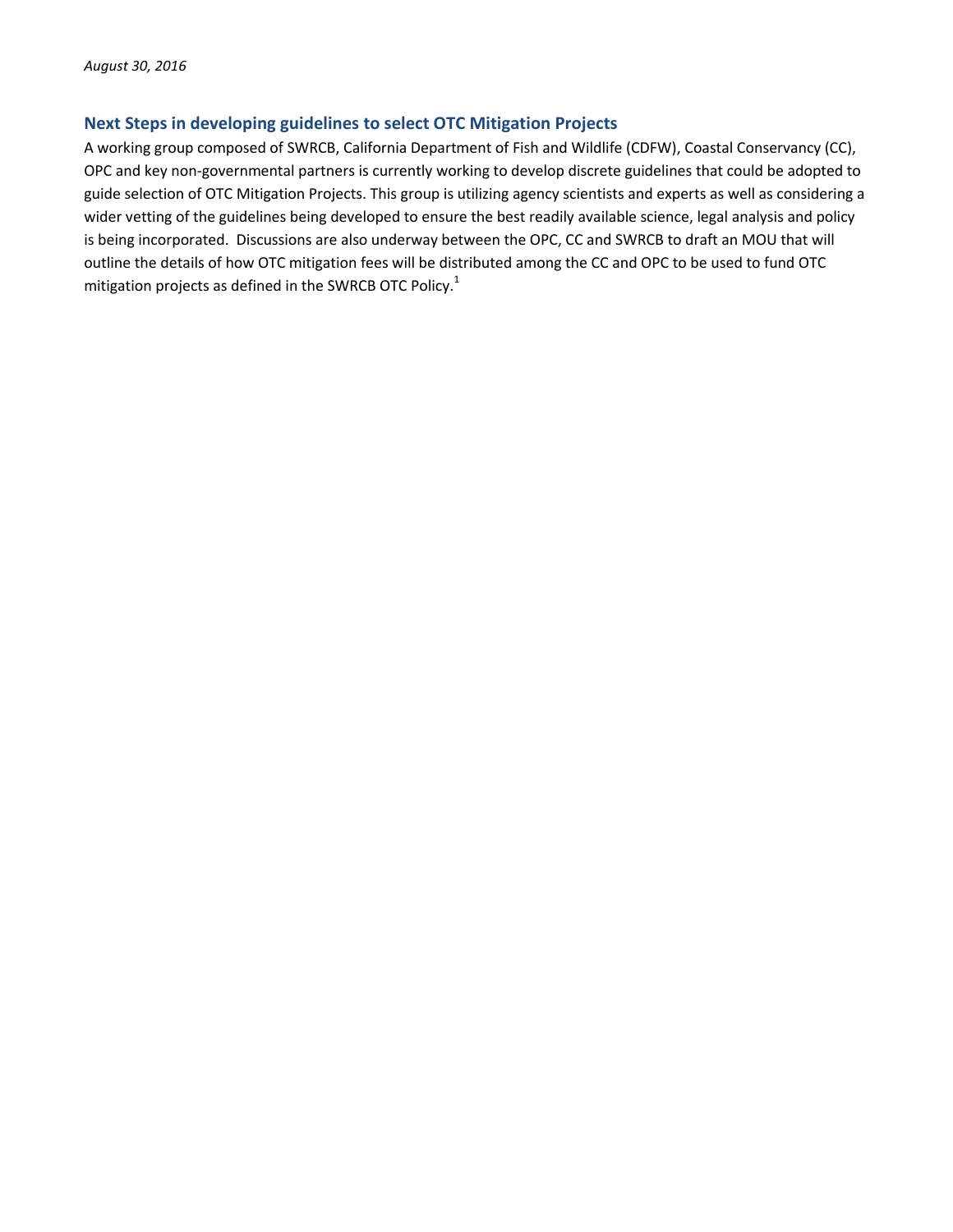<span id="page-5-0"></span> 1. State Water Resources Control Board. (SWRCB). 2015. Appendix A: Proposed amendment to the Water Quality Control Policy of the use of coastal and estuarine waters for power plant cooling. [cited August 4, 2016]. Available from [http://www.waterboards.ca.gov/water\\_issues/programs/ocean/cwa316/docs/appendix\\_a.pdf](http://www.waterboards.ca.gov/water_issues/programs/ocean/cwa316/docs/appendix_a.pdf)

<span id="page-5-1"></span> $^2$  State Water Resources Control Board. Ocean Standards – CWA §316(b) Regulation. August 2, 2016. . [cited August 4, 2016]. Available from [http://www.waterboards.ca.gov/water\\_issues/programs/ocean/cwa316/policy.shtml](http://www.waterboards.ca.gov/water_issues/programs/ocean/cwa316/policy.shtml)

<span id="page-5-2"></span><sup>3</sup> IUCN World Commission on Protected Areas (IUCN-WCPA) (2008). Establishing Marine Protected Area Networks—Making It Happen. Washington, D.C.: IUCN-WCPA, National Oceanic and Atmospheric Administration and The Nature Conservancy. 118 p.

<span id="page-5-3"></span><sup>4</sup> Botsford, L.W., White, J.W., Carr, M.H. & Caselle, J.E. (2014). Marine protected area networks in California, USA. Pages 205-251 in M.L. Johnhson, J. Sandell, editors. Marine managed areas and fisheries. Advances in Marine Biology, Academic Press, London.

<span id="page-5-4"></span><sup>5</sup> Starr RM, Wendt DE, Barnes CL, Marks CI, Malone D, Waltz G, et al. (2015) Variation in Responses of Fishes across Multiple Reserves within a Network of Marine Protected Areas in Temperate Waters. PLoS ONE 10(3): e0118502. doi:10.1371/journal.pone.0118502.

<span id="page-5-5"></span><sup>6</sup> Sheehan EV, Stevens TF, Gall SC, Cousens SL, Attrill MJ (2013) Recovery of a Temperate Reef Assemblage in a Marine Protected Area following the Exclusion of Towed Demersal Fishing. PLoS ONE 8(12): e83883. doi:10.1371/journal.pone.0083883.

<span id="page-5-6"></span> $^7$  MPA Statewide Leadership Team. 2015. Marine Protected Area (MPA) Statewide Leadership Team Work Plan FY 15/16 – 17/18. [cited August 4, 2016]. Available from

[http://www.opc.ca.gov/webmaster/ftp/pdf/agenda\\_items/20150922/Item5\\_Attach2\\_MPALeadershipTeam\\_Workplan\\_FINALv2.pdf](http://www.opc.ca.gov/webmaster/ftp/pdf/agenda_items/20150922/Item5_Attach2_MPALeadershipTeam_Workplan_FINALv2.pdf)

<span id="page-5-7"></span><sup>8</sup> Cloern, J.E., P.L. Barnard, E. Beller, J.C. Callaway, J.L. Grenier, E.D. Grosholz, R. Grossinger, K. Hieb, J.T. Hollibaugh, N. Knowles, M. Sutula, S. Veloz, K. Wasson, A. Whipple. 2016. Estuaries: Life on the Edge. In H. A. Mooney and E. S. Zavaleta (Eds.). Ecosystems of California. University of California Press, Oakland, 359-387.

 $9$  Jensen, J. and D. Gregorio. 2010. Water quality control policy on the use of coastal and estuarine waters for power plant cooling: Final substitute environmental document. State Water Resources Control Board, California Environmental Protection Agency. Sacramento, CA. {cited August 4, 2016]. Available from [http://www.swrcb.ca.gov/water\\_issues/programs/ocean/cwa316/docs/final\\_sed\\_otc.pdf](http://www.swrcb.ca.gov/water_issues/programs/ocean/cwa316/docs/final_sed_otc.pdf)

 $^{10}$  Steinbeck, J., Hedgpeth, J., Raimondi, P., Cailliet, G., and Mayer, D. 2007. Assessing power plant cooling water intake system entrainment impacts. CEC Report 700-2007- 010. California Energy Commission, Sacramento.

 $11$  York, R. and Foster, M.S. 2005. Issues and environmental impacts associated with once-through cooling at California's coastal power plants. CEC Report 700-2005-013 + Appendices (CEC 700-2005-013-AP-A).California Energy Commission, Sacramento

 $12$  Hixon, M.A., D.W. Johnson, and S.M. Sogard. 2014. BOFFFs: on the importance of conserving old-growth age structure in fishery populations. ICES Journal of Marine Science, Advance Access doi:10.1093/icesjms/fst200.

<sup>13</sup> Dugan JE, Davis GE. 1993. Applications of marine refugia to coastal fisheries management. Can. J. Fish. Aquat. Sci. **50**(9): 2029-2042.

<sup>14</sup> Foster, M., Cailliet, G., Callaway, J., Raimondi, P., Steinbeck, J. *Mitigation and Fees for the Intake of Seawater by Desalination and Power Plants* (2012) p.3 [http://www.swrcb.ca.gov/water\\_issues/programs/ocean/desalination/docs/erp\\_intake052512.pdf](http://www.swrcb.ca.gov/water_issues/programs/ocean/desalination/docs/erp_intake052512.pdf)

<sup>15</sup> California Marine Life Protection Act: Master Plan for Marine Protected Areas. Appendix A: Marine Protected Area Planning through the Marine Life Protection Act. [cited August 4, 2016]. Available from [https://nrm.dfg.ca.gov/FileHandler.ashx?DocumentID=112487&inline.](https://nrm.dfg.ca.gov/FileHandler.ashx?DocumentID=112487&inline)

<sup>16</sup>Carr, M.H., Neigel, J.E., Estes, J.A., Andelman, S., Warner, R.R., Largier, J.L. Comparing marine and terrestrial ecosystems: implications for the design of coastal marine reserves. *Ecological Applications*. 2003; 13(1): S90-S107.